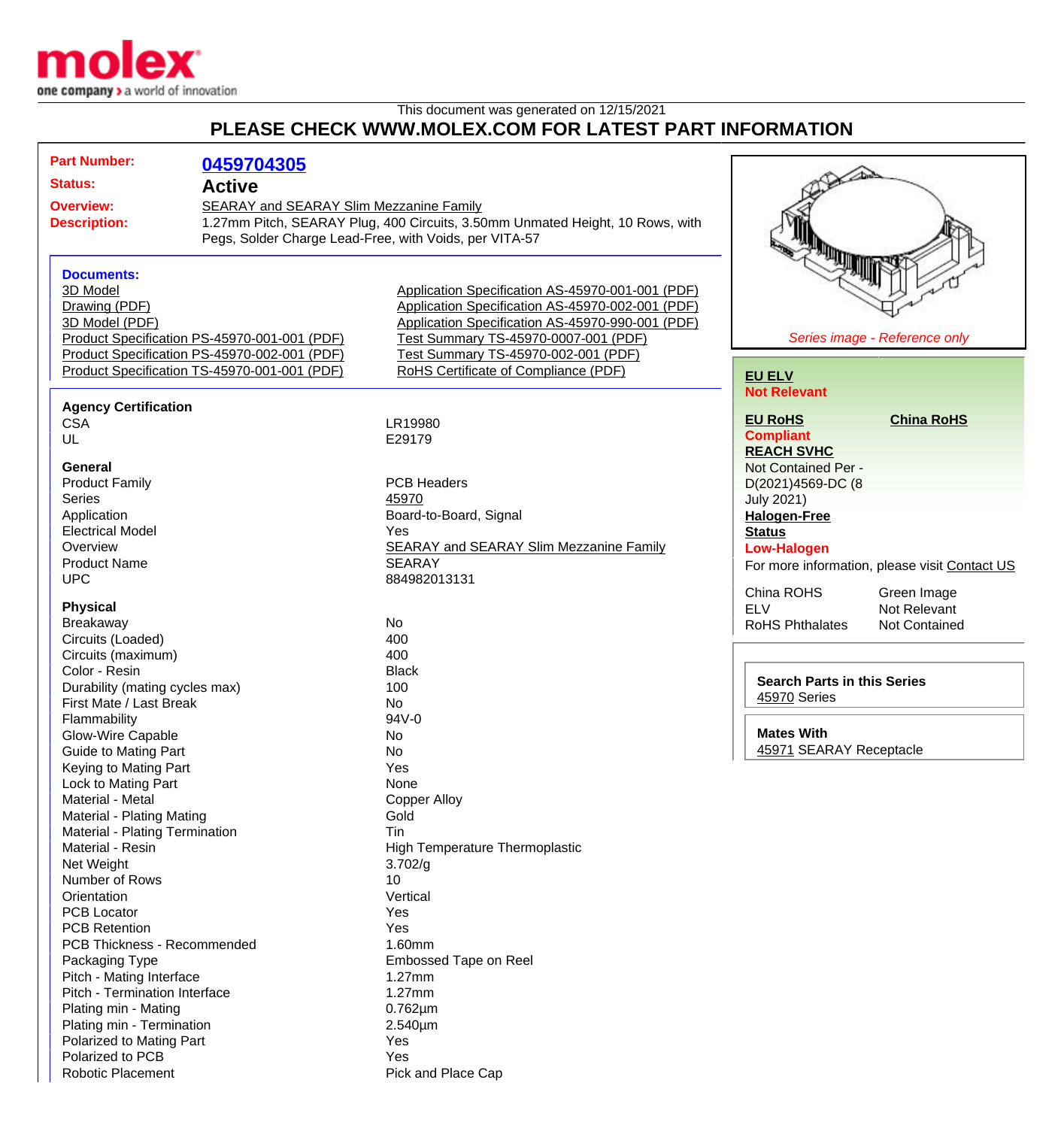| Shrouded<br>Stackable<br>Surface Mount Compatible (SMC)<br>Temperature Range - Operating<br>Termination Interface: Style<br><b>Unmated Height</b>                                    | No<br>No<br>Yes<br>$-55^\circ$ to $+125^\circ$ C<br>Surface Mount<br>3.50mm                    |  |  |  |
|--------------------------------------------------------------------------------------------------------------------------------------------------------------------------------------|------------------------------------------------------------------------------------------------|--|--|--|
| <b>Electrical</b><br>Current - Maximum per Contact<br>Voltage - Maximum                                                                                                              | 2.7A<br>240V AC                                                                                |  |  |  |
| <b>Solder Process Data</b><br>Duration at Max. Process Temperature (seconds)<br>Lead-freeProcess Capability<br>Max. Cycles at Max. Process Temperature<br>Process Temperature max. C | 003<br><b>REFLOW</b><br>001<br>260                                                             |  |  |  |
| <b>Material Info</b>                                                                                                                                                                 |                                                                                                |  |  |  |
| <b>Reference - Drawing Numbers</b><br><b>Application Specification</b>                                                                                                               | AS-45970-001-001, AS-45970-002-001,<br>AS-45970-990-001                                        |  |  |  |
| <b>Electrical Model Document</b>                                                                                                                                                     | EE-45970-007-007, EE-45970-010-010,                                                            |  |  |  |
| <b>Product Specification</b>                                                                                                                                                         | EE-45970-015-015, EE-46556-0085-001<br>PS-45970-001-001, PS-45970-002-001,<br>TS-45970-001-001 |  |  |  |
| S-Parameter Model                                                                                                                                                                    | SP-45970-007-001, SP-45970-010-010,<br>SP-45970-015-015                                        |  |  |  |
| <b>Sales Drawing</b><br><b>Test Summary</b>                                                                                                                                          | SD-45970-057-001<br>TS-45970-0007-001, TS-45970-002-001                                        |  |  |  |

## This document was generated on 12/15/2021 **PLEASE CHECK WWW.MOLEX.COM FOR LATEST PART INFORMATION**